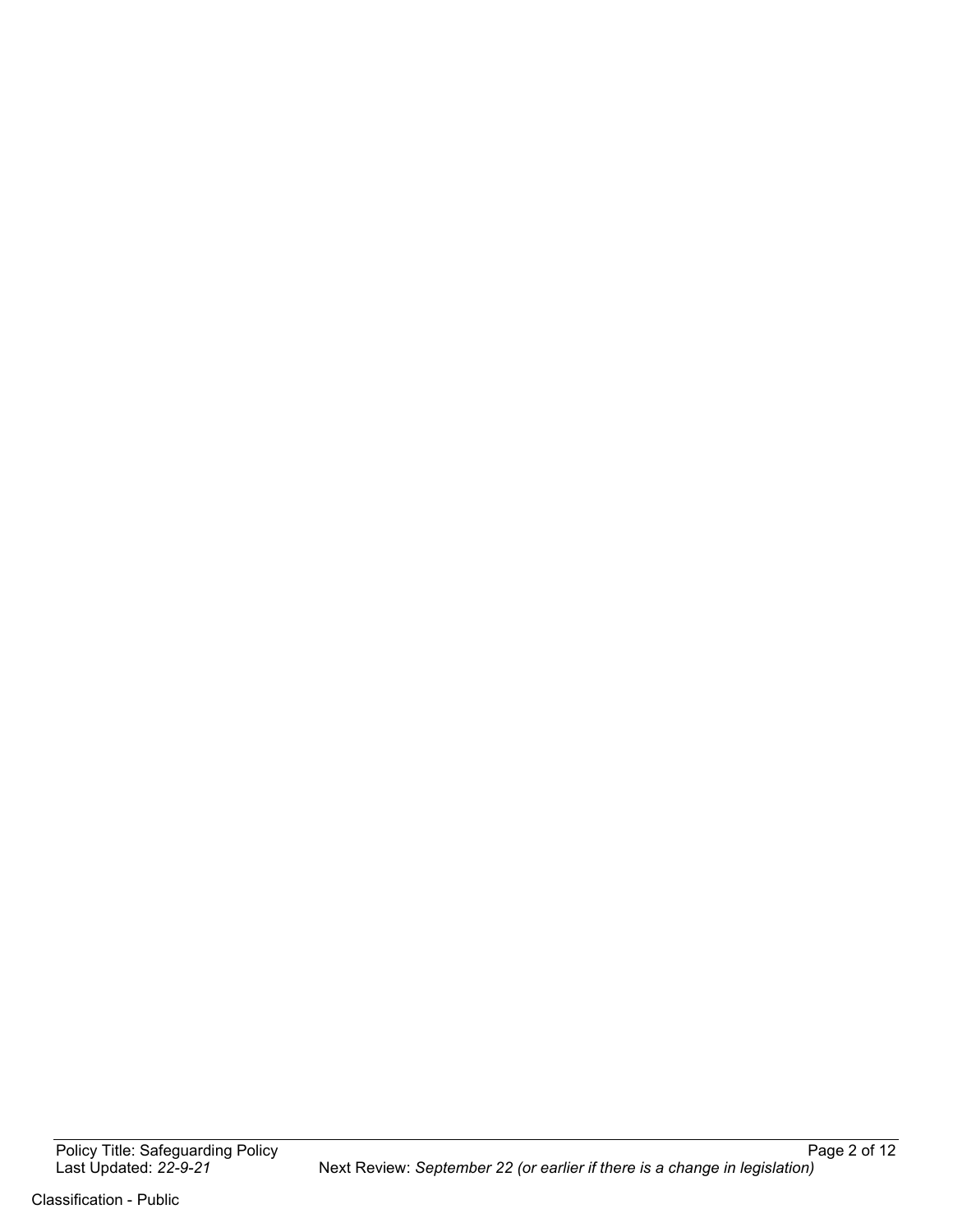## **Reporting a Safeguarding Concern within the Tennis Environment**



#### **\*SPC – Safeguarding and Protection Committee \*LRC – Licensing and Registration Committee**

Last Updated: *22-9-21* Next Review: *September 22 (or earlier if there is a change in legislation)*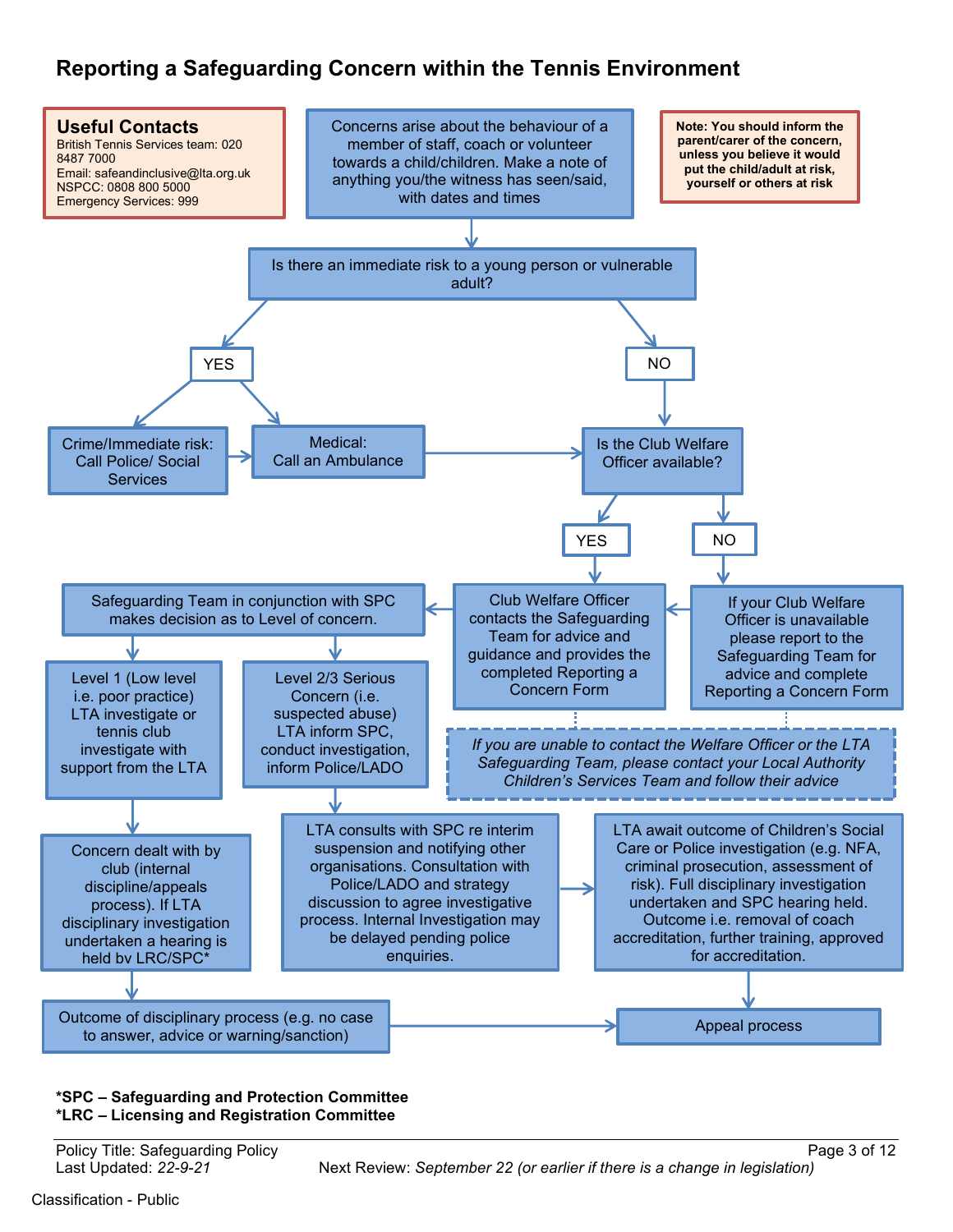# **Safeguarding Policy**

#### **1. Policy statement**

The Bromsgrove Tennis Club is committed to prioritising the well-being of all children and adults at risk, promoting safeguarding in our club at all times, including all programmes and events we run. This Policy strives to minimise risk, deliver a positive tennis experience for everyone and respond appropriately to all safeguarding concerns/disclosures.

#### **2. Use of terminology**

**Child:** a person under the age of eighteen years.

Note that some legislation in Scotland defines a child as a person under sixteen years old. However, where there is any safeguarding concern, anyone under the age of 18 is regarded as a child unless advised otherwise by the LTA Safeguarding Team .

**Adult at risk of abuse or neglect:** a person aged eighteen years or over who is, or may be, in need of community care services by reason of disability, age or illness; and is, or may be, unable to take care of, or unable to protect him or herself against abuse or neglect.

**Safeguarding children:** protecting children from abuse and neglect, preventing the impairment of children's health or development, ensuring that they grow up in circumstances consistent with the provision of safe and effective care, and taking action to enable all children to have the best life chances.

**Safeguarding adults at risk:** protecting adults from abuse and/or neglect. Enabling adults to maintain control over their lives and make informed choices without coercion. Empowering adults at risk, consulting them before taking action, unless someone lacks the capacity to make a decision, or their mental health poses a risk to their own or someone else's safety, in which case, always acting in his or her best interests.

*(See appendix A for full glossary of terms)*.

#### **3. Scope**

This Policy is applicable to all staff, volunteers, committee members, coaches and club members. It is in line with national legislation and applicable across the UK.

Advice, guidance and support is available from the LTA Safeguarding Team.

#### **4. Responsibility for the implementation of the Safeguarding Policy, Code of Conduct and Reporting Procedure**

#### **SAFEGUARDING IS EVERYONE'S RESPONSIBILITY: NOT RESPONDING TO A SAFEGUARDING CONCERN IS NOT AN OPTION.**

- Our club's committee has overall accountability for this Policy and its implementation
- Our club Welfare Officer is responsible for updating this Policy in line with legislative and club developments
- All individuals involved in/present at the club are required to adhere to the Policy and Code of Conduct
- The LTA Safeguarding Team and Tennis Scotland, Tennis Wales and Tennis Foundation Safeguarding Leads can offer support to help clubs proactively safeguard.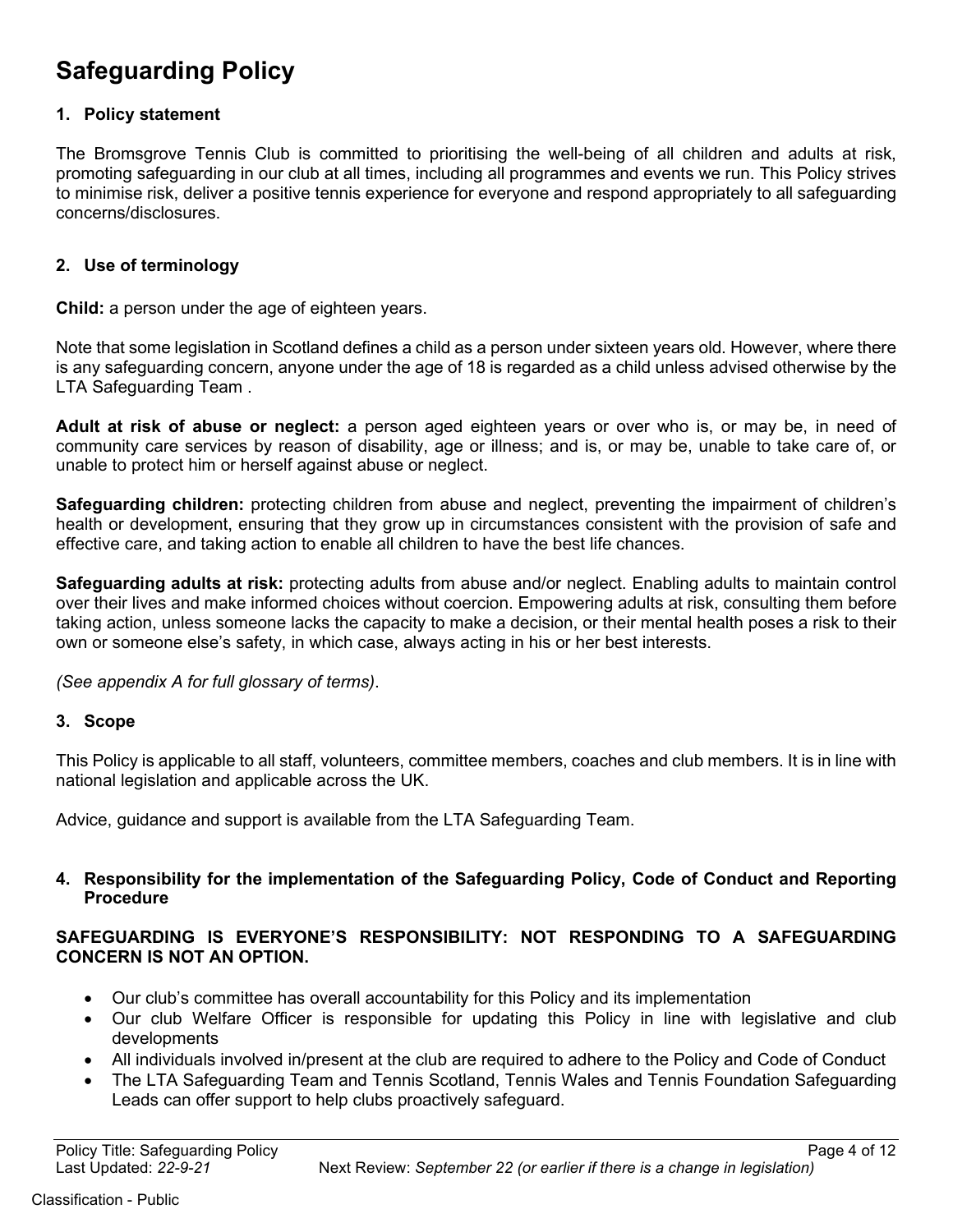#### **Where there is a safeguarding concern/disclosure:**

- The individual who is told about, hears, or is made aware of the concern/disclosure is responsible for following the Reporting a Safeguarding Concern Procedure. Unless someone is in immediate danger, they should inform their club Welfare Officer, LTA Safeguarding Team or National Safeguarding Lead.
- The club Welfare Officer and Safeguarding Leads are responsible for reporting safeguarding concerns to the LTA Safe Safeguarding Team.
- The LTA Safeguarding Team is responsible for assessing all safeguarding concern/disclosures that are reported to them and working with the club Welfare Officer and national Safeguarding Leads to follow up as appropriate on a case-by-case basis, prioritising the well-being of the child/ adult at risk at all times. Dependent on the concern/disclosure, a referral may be made to:
	- $\circ$  The police in an emergency (999);
	- o Local Authority Children's Services: Family Front Door 01905 822666
	- o Local Authority Adult Services: Access Services 01905 768053
	- $\circ$  Designated Officer (England only) for concerns/disclosures about a member of staff, consultant, coach, official or volunteer: Welfare Officer Martin German , mrmgerman@hotmail.com, 07745 238103

#### **5. Breaches of the Safeguarding Policy, Code of Conduct and Reporting Procedure**

Breaches of this Policy and/or failure to comply with the outlined responsibilities may result in the following:

- Disciplinary action leading to possible exclusion from the club, dismissal and legal action
- Termination of current and future roles within the club and roles in other clubs, the LTA, Tennis Wales, Tennis Scotland and the Tennis Foundation*.*

Actions taken by players, parents or carers, staff, consultants, volunteers, officials, coaches inside or outside of the club that are seen to contradict this Policy may be considered a violation of this Policy.

Where an appeal is lodged in response to a safeguarding decision made by the club, the individual should adhere to the club's appeal procedure.

#### **6. Whistleblowing**

Safeguarding children and adults at risk requires everyone to be committed to the highest possible standards of openness, integrity and accountability. As a club, we are committed to encouraging and maintaining a culture where people feel able to raise a genuine safeguarding concern and are confident that it will be taken seriously.

#### **What is whistle blowing?**

In the context of safeguarding, "whistle blowing" is when someone raises a concern about the well-being of a child or an adult at risk.

A whistle blower may be:

- a player;
- a volunteer:
- a coach:
- other member of staff;
- an official;
- a parent;
- a member of the public.

#### **How to raise a concern about a child or an adult at risk at the club**

If a child or an adult at risk is in immediate danger or risk of harm, the police should be contacted by calling 999.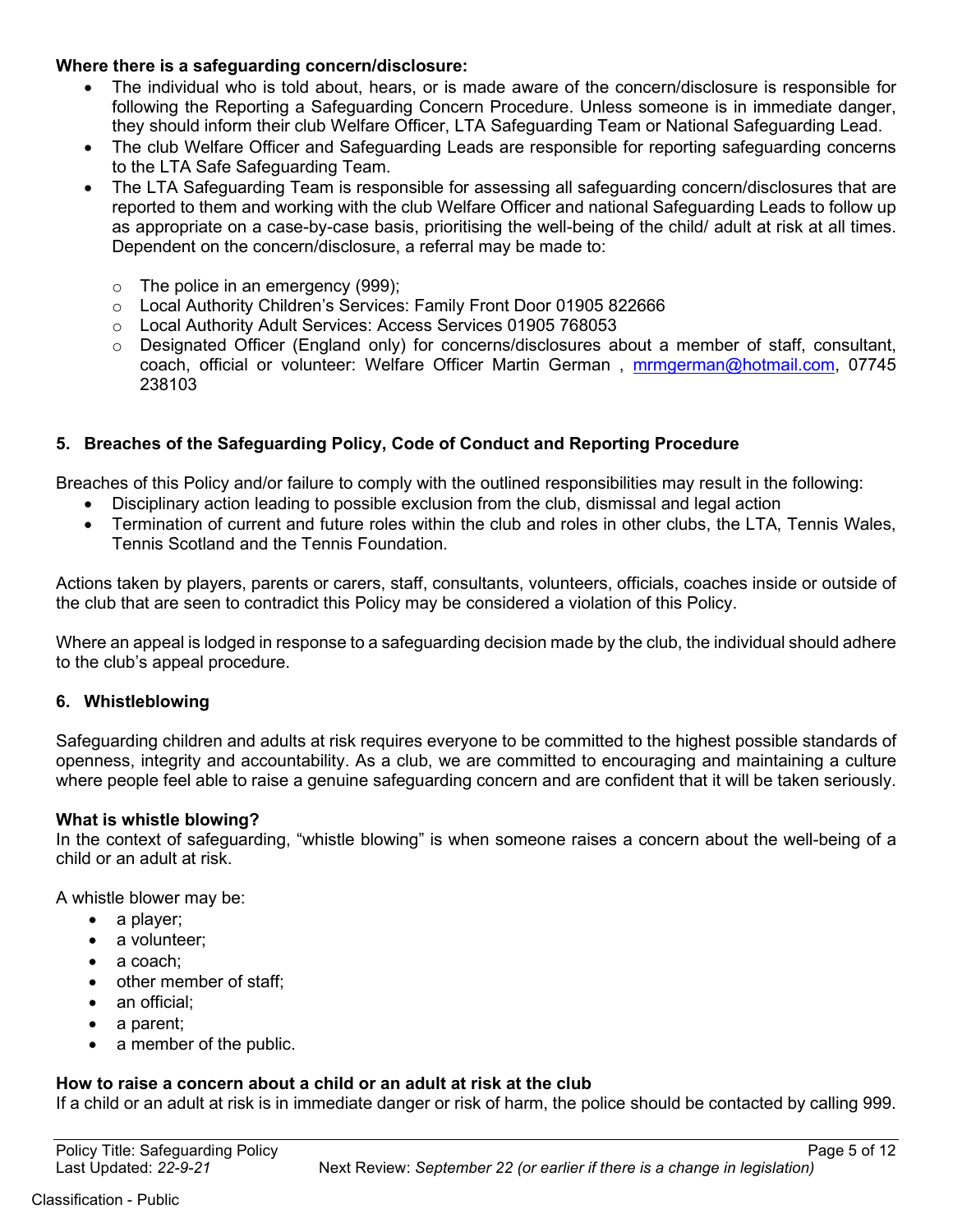Where a child or an adult at risk is not in immediate danger, any concerns about their well-being should be made without delay to the Club Welfare Officer. The Club Welfare Officer will pass the details of the concern on to the LTA Safeguarding Team at the earliest opportunity and the relevant local authority and the police will be contacted, where appropriate.

If, however, the whistle blower does not feel comfortable raising a concern with the Club Welfare Officer, the whistle blower should contact the LTA Safeguarding Team directly on 020 8487 7000, the Local Authority Designated Officer (LADO) or the NSPCC on 0808 800 5000.

The Club Welfare Officer can be contacted on: mrmgerman@hotmail.com

#### **Information to include when raising a concern**

The whistle blower should provide as much information as possible regarding the incident or circumstance which has given rise to the concern, including:

- their name and contact details (unless they wish to remain anonymous);
- names of individuals involved:
- date, time and location of incident/circumstance; and
- whether any witnesses were present.

#### **What happens next?**

All concerns raised by a whistle blower about the well-being of a child or an adult at risk will be taken seriously and every effort will be made to deal with each concern fairly, quickly and proportionately.

If the whistle blower does not believe that the concern has been dealt with appropriately and wishes to speak to someone outside the club or the LTA Safeguarding Team, the NSPCC Whistleblowing advice line should be contacted on 0800 028 0285 or by emailing help@nspcc.org.uk.

#### **Support**

The club will not tolerate any harassment, victimisation or unfair treatment of, and will take appropriate action to protect, whistle blowers when they raise a concern in good faith.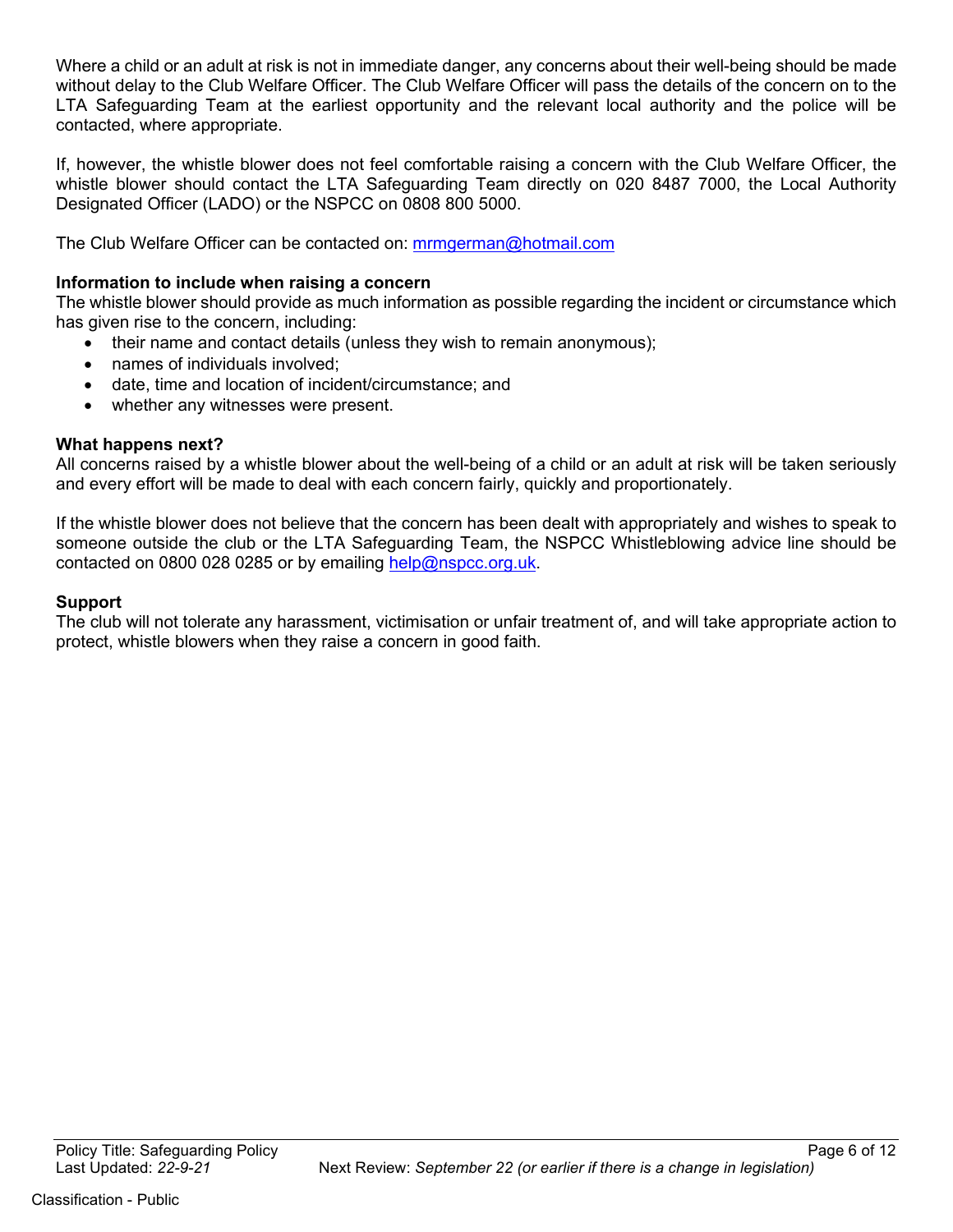# **Codes of Conduct**

#### **All members of staff and volunteers agree to:**

- Prioritise the well-being of all children and adults at risk at all times
- Treat all children and adults at risk fairly and with respect
- Be a positive role model. Act with integrity, even when no one is looking
- Help to create a safe and inclusive environment both on and off court
- Not allow any rough or dangerous behaviour, bullying or the use of bad or inappropriate language
- Report all allegations of abuse or poor practice to the club Welfare Officer
- Not use any sanctions that humiliate or harm a child or adult at risk
- Value and celebrate diversity and make all reasonable efforts to meet individual needs
- Keep clear boundaries between professional and personal life, including on social media
- Have the relevant consent from parents/carers, children and adults before taking or using photos and videos
- Refrain from making physical contact with children or adults unless it is necessary as part of an emergency or congratulatory (e.g. handshake / high five)
- Refrain from smoking and consuming alcohol during club activities or coaching sessions
- Ensure roles and responsibilities are clearly outlined and everyone has the required information and training
- Avoid being alone with a child or adult at risk unless there are exceptional circumstances
- Refrain from transporting children or adults at risk, unless this is required as part of a club activity (e.g. away match) and there is another adult in the vehicle
- Not abuse, neglect, harm or discriminate against anyone; or act in a way that may be interpreted as such
- Not have a relationship with anyone under 18 for whom they are coaching or responsible for
- Not to have a relationship with anyone over 18 whilst continuing to coach or be responsible for them

#### **All children agree to:**

- Be friendly, supportive and welcoming to other children and adults
- Play fairly and honestly
- Respect club staff, volunteers and Officials and accept their decisions
- Behave, respect and listen to your coach
- Take care of your equipment and club property
- Respect the rights, dignity and worth of all participants regardless of age, gender, ability, race, culture, religion or sexual identity
- Not use bad, inappropriate or racist language, including on social media
- Not bully, intimidate or harass anyone, including on social media
- Not smoke, drink alcohol or drugs of any kind on club premises or whilst representing the club at competitions or events
- Talk to the club Welfare Officer about any concerns or worries they have about themselves or others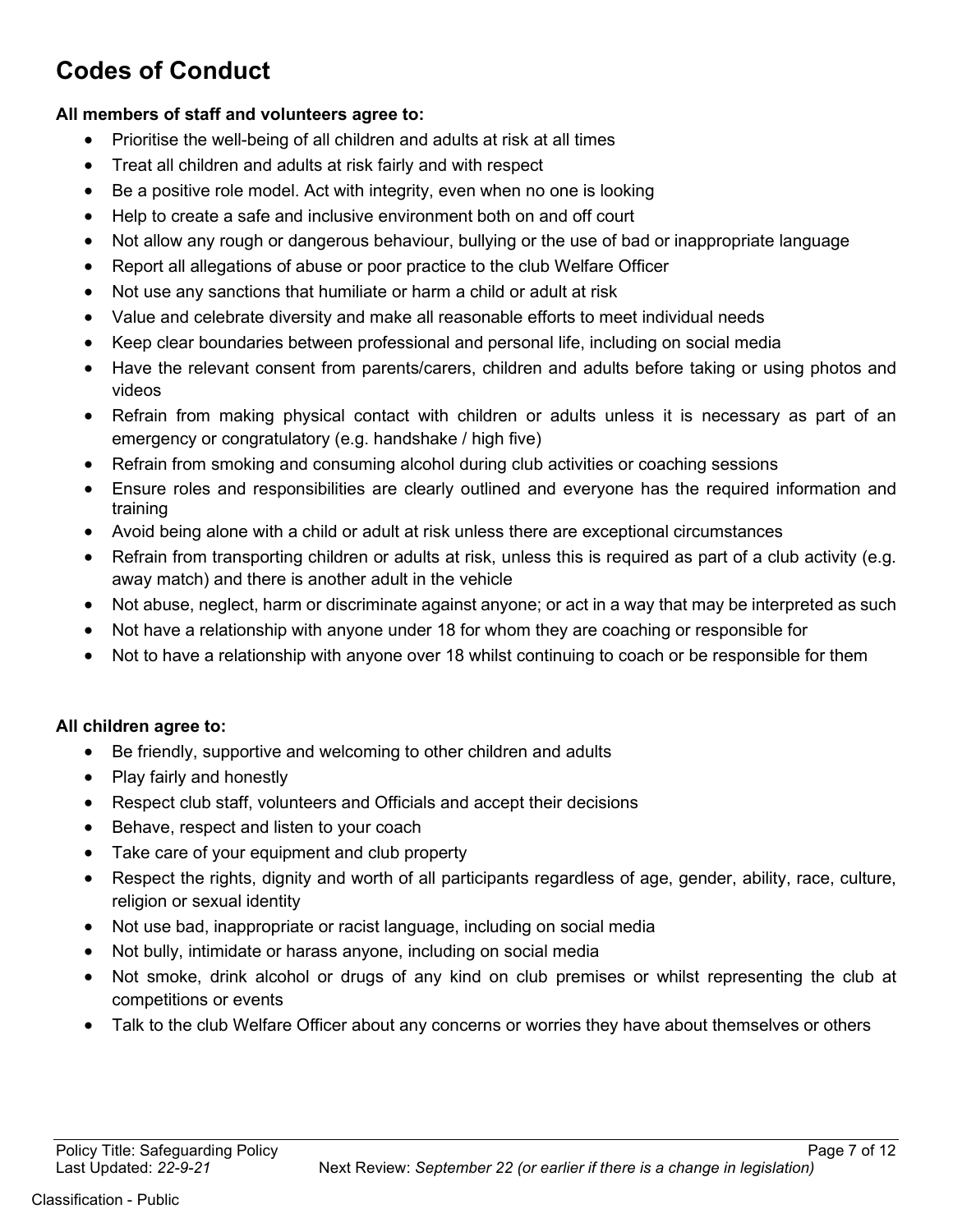#### **All adults agree to:**

- Positively reinforce your child and show an interest in their tennis
- Use appropriate language at all times
- Be realistic and supportive
- Never ridicule or admonish a child for making a mistake or losing a match
- Treat all children, adults, volunteers, coaches, officials and members of staff with respect
- Behave responsibly at the venue; do not embarrass your child
- Accept the official's decisions and do not go on court or interfere with matches
- Encourage your child to play by the rules, and teach them that they can only do their best
- Deliver and collect your child punctually from the venue
- Ensure your child has appropriate clothing for the weather conditions
- Ensure that your child understands their code of conduct
- Adhere to your venue's safeguarding policy, diversity and inclusion policy, rules and regulations
- Provide emergency contact details and any relevant information about your child including medical history

This Policy is reviewed every two years (or earlier if there is a change in national legislation).

This Policy is recommended for approval by:

| Club Committee Chair: Stephen Jones | Date: 22/09/21 |
|-------------------------------------|----------------|
| Club Welfare Officer: Martin German | Date: 22/09/21 |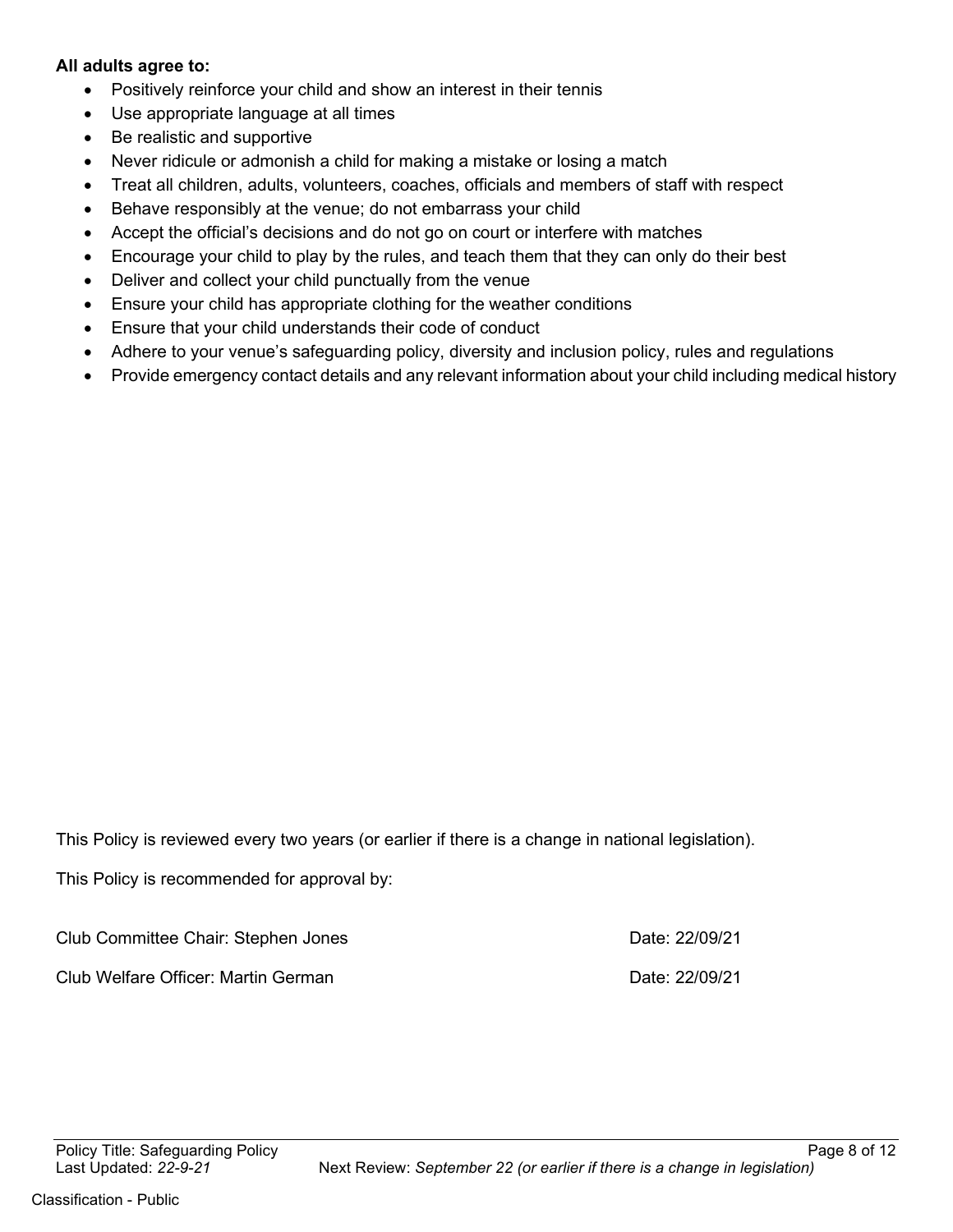# **Appendix A: Glossary of Terms**

**Safeguarding:** protecting **children** from abuse and neglect, preventing the impairment of children's health or development, ensuring that children are growing up in circumstances consistent with the provision of safe and effective care, and taking action to enable all children to have the best life chances. Enabling **adults at risk** to achieve the outcomes that matter to them in their life; protecting their right to live in safety, free from abuse and neglect. Empowering and supporting them to make choices, stay safe and raise any concerns. Beginning with the assumption that an individual is best-placed to make decisions about their own wellbeing, taking proportional action on their behalf only if someone lacks the capacity to make a decision, they are exposed to a lifethreatening risk, someone else may be at risk of harm, or a criminal offence has been committed or is likely to be committed.

#### **Abuse and neglect**

**Physical abuse:** A form of abuse which may involve hitting, shaking, throwing, poisoning, burning or scalding, drowning, suffocating or otherwise causing physical harm to a child or adult at risk. Physical harm may also be caused when a parent or carer fabricates the symptoms of, or deliberately induces illness

**Sexual abuse:** Involves forcing or enticing a child or young person to take part in abuse sexual activities, not necessarily involving a high level of violence, whether or not the child is aware of what is happening. The activities may involve physical contact, including assault by penetration (for example, rape or oral sex) or non-penetrative acts such as masturbation, kissing, rubbing and touching outside of clothing. They may also include non-contact activities, such as involving children in looking at, or in the production of, sexual images, watching sexual activities, encouraging children to behave in sexually inappropriate ways, or grooming a child in preparation for abuse (including via the internet). Sexual abuse is not solely perpetrated by adult males. Women can also commit acts of sexual abuse, as can other children

**Emotional abuse:** The persistent emotional maltreatment of a child or adult at risk such as to cause severe and persistent adverse effects on their emotional development. It may involve conveying to a child/ adult at risk that they are worthless or unloved, inadequate, or valued only insofar as they meet the needs of another person; not giving them opportunities to express their views; deliberately silencing them or 'making fun' of what they say or how they communicate. It may feature age or developmentally inappropriate expectations being imposed, including interactions that are beyond a child or adult at risk's developmental capability, as well as overprotection and limitation of exploration and learning, or preventing them participating in normal social interaction. It may involve seeing or hearing the ill-treatment of another. It may involve serious bullying (including cyber bullying), causing a child or adult at risk to feel frightened or in danger, or the exploitation or corruption of children. Some level of emotional abuse is involved in all types of maltreatment of a child, though it may occur alone.

**Neglect:** The persistent failure to meet a child/ adult at risk's basic physical and/or psychological needs, likely to result in the serious impairment of their health or development. It may involve a parent or carer failing to:

- $\circ$  provide adequate food, clothing and shelter (including exclusion from home or abandonment);
- o protect a child/ adult at risk from physical and emotional harm or danger;
- ensure adequate supervision (including the use of inadequate care-givers); or
- o ensure access to appropriate medical care or treatment.

It may also include neglect of, or unresponsiveness to, a child's or adult at risk's basic emotional needs. Neglect may occur during pregnancy as a result of maternal substance abuse.

#### **Additional examples of abuse and neglect of adults at risk**

**Financial abuse**: having money or property stolen; being defrauded; being put under pressure in relation to money or other property; and having money or other property misused.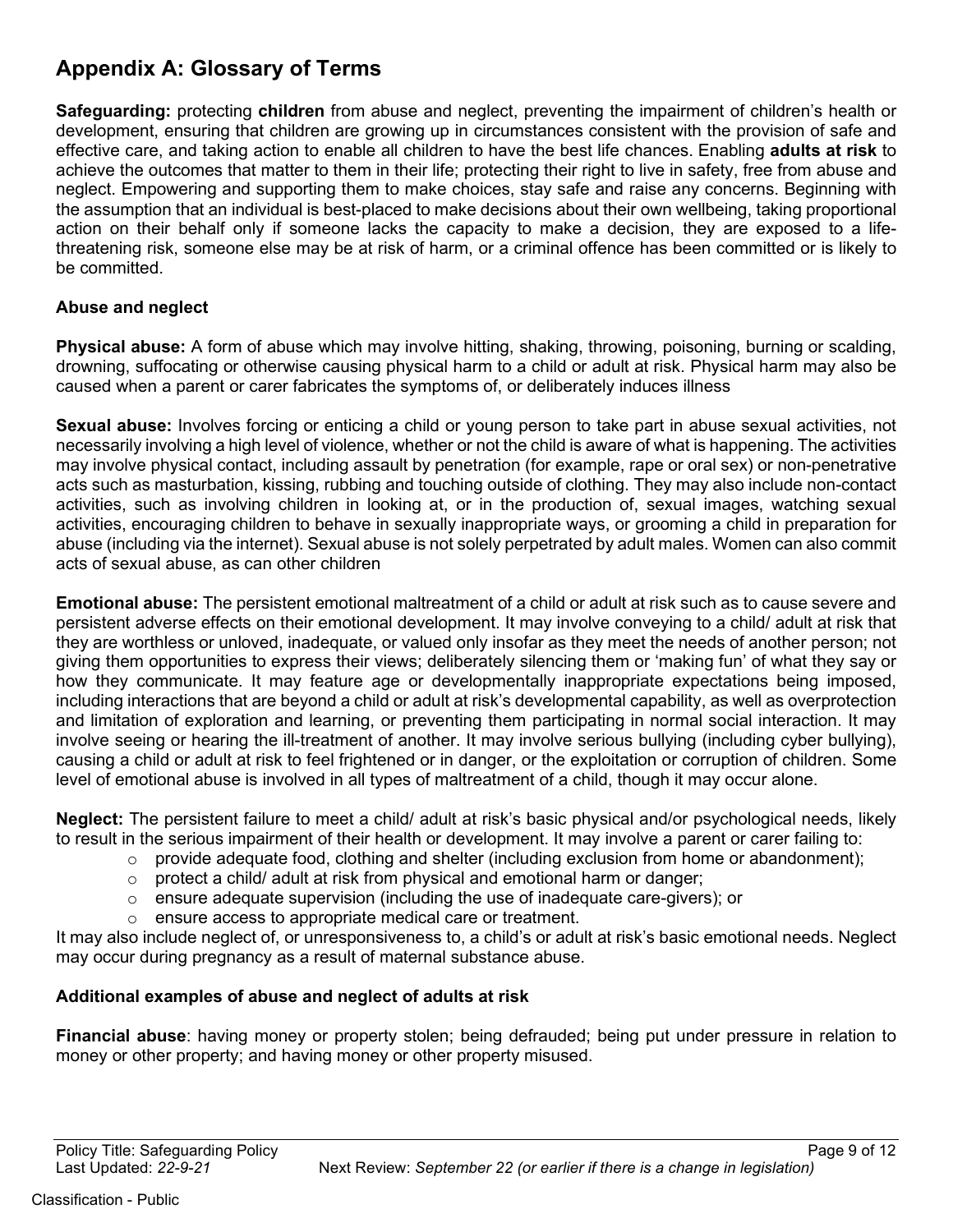**Discriminatory abuse**: treating someone in a less favourable way and causing them harm, because of their age, gender, sexuality, gender identity, disability, socio-economic status, ethnic origin, religion and any other visible or non-visible difference.

**Domestic abuse**: includes physical, sexual, psychological or financial abuse by someone who is, or has been a partner or family member. Includes forced marriage, female genital mutilation and honour-based violence (an act of violence based on the belief that the person has brought shame on their family or culture). Domestic abuse does not necessarily involve physical contact or violence.

**Psychological abuse:** including emotional abuse, threats of harm or abandonment, deprivation of contact, humiliation, blaming, controlling, intimidation, coercion, harassment, verbal abuse, isolation or withdrawal from services or supportive networks.

**Organisational abuse**: where the needs of an individual are not met by an organisation due to a culture of poor practice or abusive behaviour within the organisation.

**Self-neglect:** behaviour which threatens an adult's personal health or safety (but not that of others). Includes an adult's decision to not provide themselves with adequate food, clothing, shelter, personal hygiene, or medication (when indicated), or take appropriate safety precautions

**Modern slavery**: encompasses slavery, human trafficking, criminal and sexual exploitation, forced labour and domestic servitude. Traffickers and slave masters use whatever means they have at their disposal to coerce, deceive and force individuals into a life of abuse, servitude and inhumane treatment.

- A person who is being abused may experience more than one type of abuse
- Harassment, and bullying are also abusive and can be harmful
- Female Genital Mutilation (FGM) is now recognised as a form of physical, sexual and emotional abuse that is practised across the UK
- Child Sexual Exploitation is recognised as a form of sexual abuse in which children are sexually exploited for money, power or status
- Child trafficking is recognised as child abuse where children are often subject to multiple forms of exploitation. Children are recruited, moved or transported to, or within the UK, then exploited, forced to work or sold
- People from all cultures are subject to abuse. It cannot be condoned for religious or cultural reasons
- Abuse can have immediate and long-term impacts on someone's well-being, including anxiety, depression, substance misuse, eating disorders and self-destructive Conducts, offending and anti-social **Conduct**
- Those committing abuse are most often adults, both male and female. However, child-to-child abuse also takes place.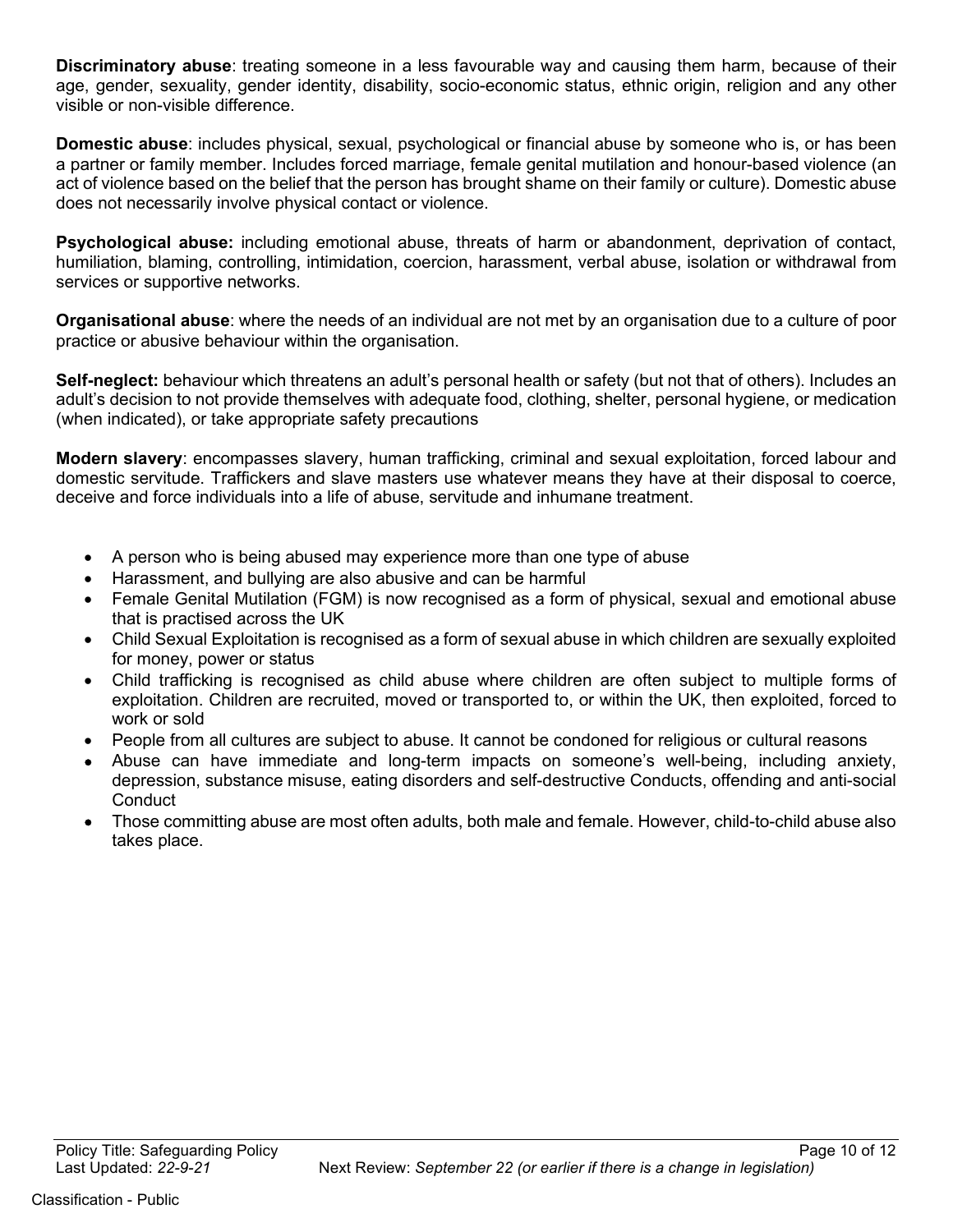## **Appendix B: What to do if a disclosure from a child or adult at risk is made to you:**

- 1. **Listen** carefully and calmly to the individual
- 2. **Reassure** the individual that they have done the right thing and what they have told you is very important
- 3. **Avoid questioning** where possible, and never ask leading questions
- 4. **Do not promise secrecy**. Let the individual know that you will need to speak to the Welfare Officer/LTA Safeguarding Team because it is in their best interest. If you intend to speak to the police or social care, you should let them know this too.
- 5. **Report the concern.** In an emergency, call the police (999), otherwise talk to the Welfare Officer/LTA Safeguarding Team as soon as possible. Do not let doubt/personal bias prevent you from reporting the allegation
- 6. **Record** details of the disclosure and allegation using the LTA Reporting a Concern Form*.* Make certain you distinguish between what the person has actually said and the inferences you may have made. Your report should be sent to the LTA Safeguarding Team within 48 hours of the incident. *If you do not have access to this document, write down the details using what you have available then sign and date it.*